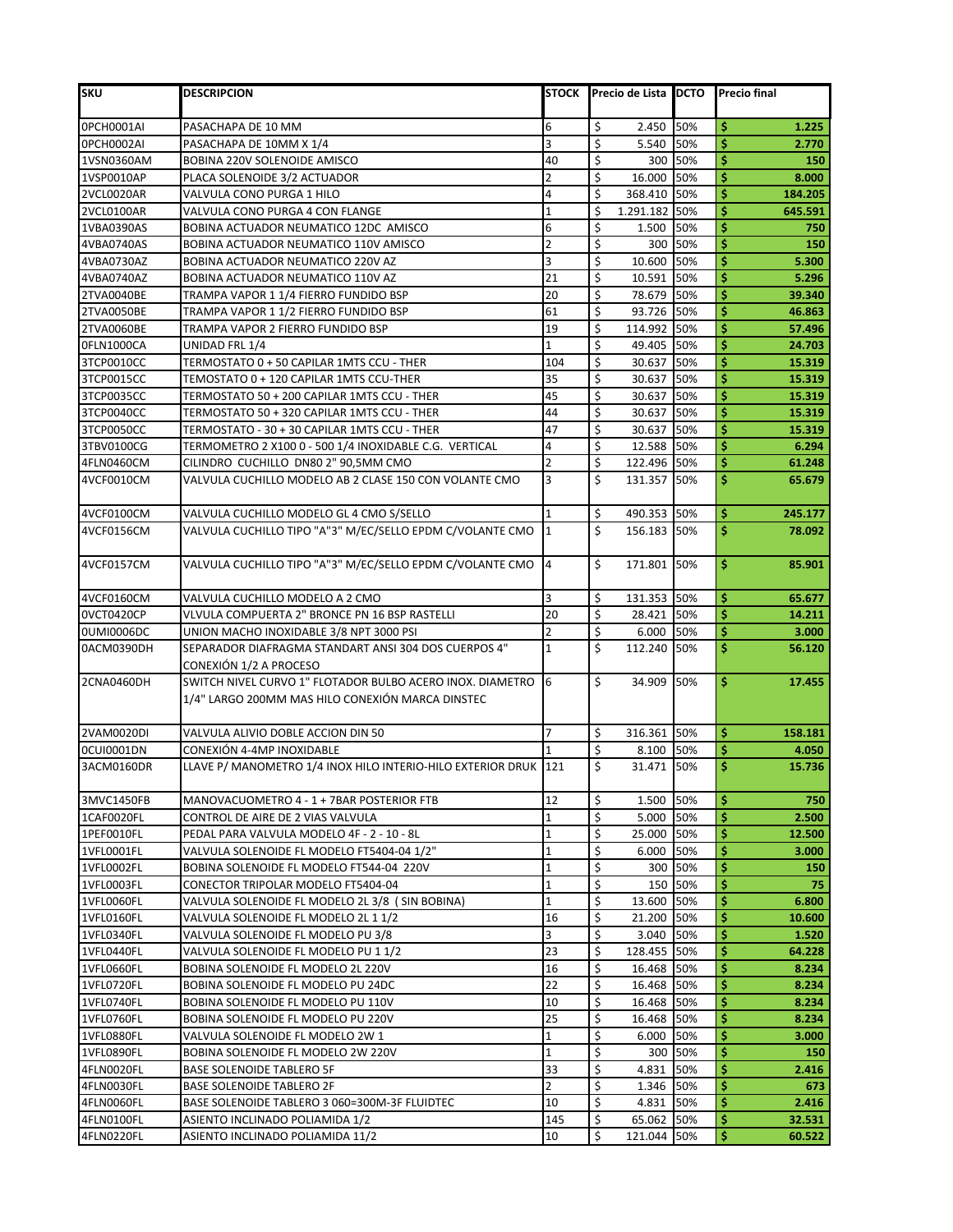| 4FLN0260FL               | ASIENTO INCLINADO POLIAMIDA 2                                                                                   | 3              | \$      | 142.846 50%       |            | \$       | 71.423            |
|--------------------------|-----------------------------------------------------------------------------------------------------------------|----------------|---------|-------------------|------------|----------|-------------------|
| 4FLN0270FL               | ASIENTO INCLINADO INOX 1 1/2 FLUIDTEC                                                                           | 38             | Ś       | 132.248 50%       |            | Ś        | 66.124            |
| 4FLN0292FL               | ASIENTO INCLINADO INOX 2' FLUIDTEC                                                                              | 10             | \$      | 154.728           | 50%        | \$       | 77.364            |
| 4FLN0340FL               | CILINDRO LINEAL AB MOD. SI 80 X 80 S 2L B1/2                                                                    | 19             | \$      | 55.002            | 50%        | \$       | 27.501            |
| 4FLN0341FL               | CILINDRO DOBLE EFECTO MODELO 63 FLUIDTEC                                                                        | 1              | \$      | 96.025            | 50%        | \$       | 48.013            |
| 4FLN0342FL               | CILINDRO DOBLE EFECTO MODELO 80 FLUIDTEC                                                                        | $\mathbf 1$    | \$      | 122.496           | 50%        | \$       | 61.248            |
| 4FLN0346FL               | CILINDRO DOBLE EFECTO MODELO 125 FLUIDTEC                                                                       | 1              | Ś       | 30.000            | 50%        | \$       | 15.000            |
| 4FLN0347FL               | CILINDRO DOBLE EFECTO MODELO 160 FLUIDTEC                                                                       | $\overline{2}$ | \$      | 165.722           | 50%        | \$       | 82.861            |
| 4FLN0348FL               | CILINDRO DOBLE EFECTO MODELO 160 X 200 FLUIDTEC                                                                 | $\mathbf{1}$   | \$      | 236.966           | 50%        | \$       | 118.483           |
| 4FLN0349FL               | CILINDRO DOBLE EFECTO MODELO 140 X 160 FLUIDTEC                                                                 | 1              | \$      | 165.722           | 50%        | \$       | 82.861            |
| 4FLN0380FL               | CILINDRO LINEAL MOD. SI 100 X 100 S2 LB 1/2                                                                     | 6              | \$      | 75.859            | 50%        | \$       | 37.930            |
| 4FLN0420FL               | CILINDRO LINEAL MOD. SI 125 X 150 S2 LB 1/2                                                                     | 17             | Ś       | 150.992           | 50%        | \$       | 75.496            |
| 4FLN0460FL               | CILINDRO LINEAL MOD. SI 200 X 250 S 2L B1/2                                                                     | 20             | Ś       | 287.179           | 50%        | \$       | 143.590           |
| 4FLN0780FL               | MANGUERA ROJA 10 BAR 10 MM                                                                                      | 200            | \$      | 1.400             | 50%        | \$       | 700               |
| 4FLN0820FL               | MANGUERA AMARILLA 10 BAR 10 MM                                                                                  | 167            | \$      | 1.400             | 50%        | \$       | 700               |
| 4FLN0900FL               | CONECTOR PLASTICO 1/2 ANGULAR                                                                                   | 419            | \$      | 932               | 50%        | \$       | 466               |
| 4FLN0980FL               | CONECTOR METALICO 1/2 RECTO                                                                                     | 420            | Ś.      | 1.284             | 50%        | \$       | 642               |
| 4FLN1000FL               | UNIDAD FRL 1/4                                                                                                  | 9              | \$      | 49.405            | 50%        | \$       | 24.703            |
| 4FLN1180FL               | SOLENOIDE ACTUADOR DOBLE                                                                                        | 78             | \$      | 36.313            | 50%        | \$       | 18.157            |
| 4FLN1420FL               | SOLENOIDE CONEXIÓN NAMUR VIA ESTABLE 4M - 220-08 PRESSURE                                                       | 2              | \$      | 36.313 50%        |            | \$       | 18.157            |
|                          | 0,05 1,0MPA                                                                                                     |                |         |                   |            |          |                   |
| 4FLN1540FL               | REGULADOR FLUJO BAJO RENDIMIENTO 1/4                                                                            | 20             | Ś       | 8.484             | 50%        | \$       | 4.242             |
| 4FLN1580FL               | REGULADOR FLUJO BAJO RENDIMIENTO 1/2                                                                            | 30             | Ś       | 8.484             | 50%        | \$       | 4.242             |
| 4FLN1620FL               | REGULADOR FLUJO ALTO RENDIMIENTO 1/4                                                                            | 8              | \$      | 34.559            | 50%        | \$       | 17.280            |
| 4FLN1660FL               | REGULADOR FLUJO ALTO RENDIMIENTO 1/2                                                                            | 6              | \$      | 34.559            | 50%        | \$       | 17.280            |
| 4VCG0005FL               | GANCHOS DE CILINDRO MODELO FT-PI-3(80)                                                                          | 26             | \$      | 2.500             | 50%        | \$       | 1.250             |
| 4VCG0006FL               | GANCHOS DE CILINDRO MODELO FT-PI-4(100)                                                                         | 30             | Ś       | 2.800             | 50%        | \$       | 1.400             |
| 4VCG0007FL               | GANCHOS DE CILINDRO MODELO FT-PI-5(125)                                                                         | 40             | Ś       | 3.200             | 50%        | \$       | 1.600             |
| 4VCG0008FL               | GANCHOS DE CILINDRO MODELO FT-PI-6(160)                                                                         | 40             | \$      | 3.600             | 50%        | \$       | 1.800             |
| 4VCG0009FL               | GANCHOS DE CILINDRO MODELO FT-PI-7(200)                                                                         | 40             | \$      | 4.300             | 50%        | \$       | 2.150             |
| 4VCK0110FL               | KIT ARMADO CILINDRO ISO 6431 DN 320 12"                                                                         | 4              | \$      | 716.000           | 50%        | \$       | 358.000           |
| 4VCS0001FL               | SOPORTE CILINDRO MODELO SI-80-LB                                                                                | 34             | Ś       | 2.400             | 50%        | \$       | 1.200             |
| 4VCS0002FL               | SOPORTE CILINDRO MODELO SI-125-LB                                                                               | 20             | \$      | 3.000             | 50%        | \$       | 1.500             |
| 4VCS0003FL               | SOPORTE CILINDRO MODELO SI-160-LB                                                                               | 58             | \$      | 3.600             | 50%        | \$       | 1.800             |
| 4VCS0004FL               | SOPORTE CILINDRO MODELO SI-200-LB                                                                               | 56             | \$      | 4.540             | 50%        | \$       | 2.270             |
| 4VCS0005FL               | SOPORTE CILINDRO MODELO SI-100-LB                                                                               | 52             | Ś       | 56.000            | 50%        | \$       | 28.000            |
| 1VGH0060HI               | VALVULA GLOBO FIERRO INOXIDABLE 3/4 BSP HITACHI                                                                 | 2              | Ś       | 33.168            | 50%        | \$       | 16.584            |
| 1VGH0100HI               | VALVULA GLOBO FIERRO INOXIDABLE 1 1/4 BSP HITACHI                                                               | 75             | Ś       | 84.223            | 50%        | \$       | 42.112            |
| 1VGH0140HI               | VALVULA GLOBO FIERRO INOXIDABLE 2 BSP HITACHI                                                                   | 14             | \$      | 141.548           | 50%        | \$       | 70.774            |
| 1VRH0080HI               | VALVULA RETENCION PISTON 1 BSP HITACHI                                                                          | 4              | \$      | 48.759            | 50%        | \$       | 24.380            |
| 1VRH0140HI               | VALVULA RETENCION PISTON 2 BSP HITACHI                                                                          | 27             | \$      | 185.688           | 50%        | \$       | 92.844            |
| 0VBA0700IF               | SWITCH LIMITE ACTUADOR                                                                                          |                | \$      | 18.000 50%        |            | k        | 9.000             |
| 1SPF1560IS               | VALVULA BOLA 3/8 INOX. 2PZAS. IXSOM                                                                             | 3              | \$      | 6.023             | 50%        | \$       | 3.012             |
| 1SPF1580IY               | VALVULA BOLA INOXIDABLE 2 1/2 IYONE 3 PZA IYONE                                                                 | $\overline{2}$ | \$      | 87.333            | 50%        | \$       | 43.667            |
| 1VBA0190IY               | VALVULA BOLA ACERO CARBONO 6' CON FLANGE IYONE                                                                  | 4              | \$      | 180.000           | 50%        | \$       | 90.000            |
|                          |                                                                                                                 | 4              | \$      |                   |            | \$       |                   |
| 1VBA0200IY<br>1VCF0201IY | VALVULA BOLA ACERO CARBONO 8' CON FLANGE IYONE<br>VALVULA COMPUERTA CON FLANGE 2 ASA - 125 IYONE(SIN VOLANTE) 2 |                | Ś.      | 210.000<br>40.000 | 50%<br>50% | \$       | 105.000<br>20.000 |
|                          |                                                                                                                 |                |         |                   |            |          |                   |
|                          | VALVULA COMPUERTA CON FLANGE 2 1/2 ASA-125 IYONE(SIN                                                            | $\mathbf 1$    | \$      | 40.000            | 50%        |          | 20.000            |
| 1VCF0221IY               |                                                                                                                 |                |         |                   |            | \$       |                   |
|                          | VOLANTE)                                                                                                        | 6              |         |                   |            |          |                   |
| 1VCF0280IY               | VALVULA COMPUERTA CON FLANGE 6 ASA-125 IYONE                                                                    | 17             | \$<br>Ś | 100.000           | 50%        | \$<br>\$ | 50.000            |
| 3MVC0990JA               | MANOVACUOMETRO -1 + 26 BAR/390 PSI SECO CAJA LATON                                                              |                |         | 64.041 50%        |            |          | 32.021            |
|                          | LATON/BRONCE JAKO                                                                                               |                |         |                   |            |          |                   |
| 3MVG0840JA               | MANOVACUOMETRO 2 1/2 INFERIOR -1 + 15 BAR/ -15 + 225 PSI                                                        | 12             | \$      | 3.753             | 50%        | \$       | 1.877             |
|                          | BRONCE/ INOX. JAKO                                                                                              |                |         |                   |            |          |                   |
| 3MVG0880JA               | MANOVACUOMETRO 2 1/2 INFERIOR -1 + 24 BAR/ -15 + 360 PSI                                                        | 11             | \$      | 3.753 50%         |            | \$       | 1.877             |
|                          | <b>BRONCE/ INOX. JAKO</b>                                                                                       |                |         |                   |            |          |                   |
| 3TCA0240JA               | TERMOMETRO MAQUINA 0+200 110X45MM JAKO                                                                          | 52             | \$      | 39.420            | 50%        | \$       | 19.710            |
| 3TCA0260JA               | TERMOMETRO MAQUINA 0+300 110X45MM JAKO                                                                          | 50             | \$      | 39.420            | 50%        | \$       | 19.710            |
| 3TCA0320JA               | TERMOMETRO MAQUINA 0+100 110X60MM JAKO                                                                          | 1              | \$      | 39.976            | 50%        | \$       | 19.988            |
| 3TCA0360JA               | TERMOMETRO MAQUINA 0+200 110X60MM JAKO                                                                          | 60             | \$      | 39.976            | 50%        | \$       | 19.988            |
| 3TCA0380JA               | TERMOMETRO MAQUINA 0+300 110X60MM JAKO                                                                          | 73             | \$      | 39.976            | 50%        | \$       | 19.988            |
| 3TCA0500JA               | TERMOMETRO MAQUINA 0+150 200X100MM JAKO                                                                         | 30             | \$      | 45.311 50%        |            | \$       | 22.656            |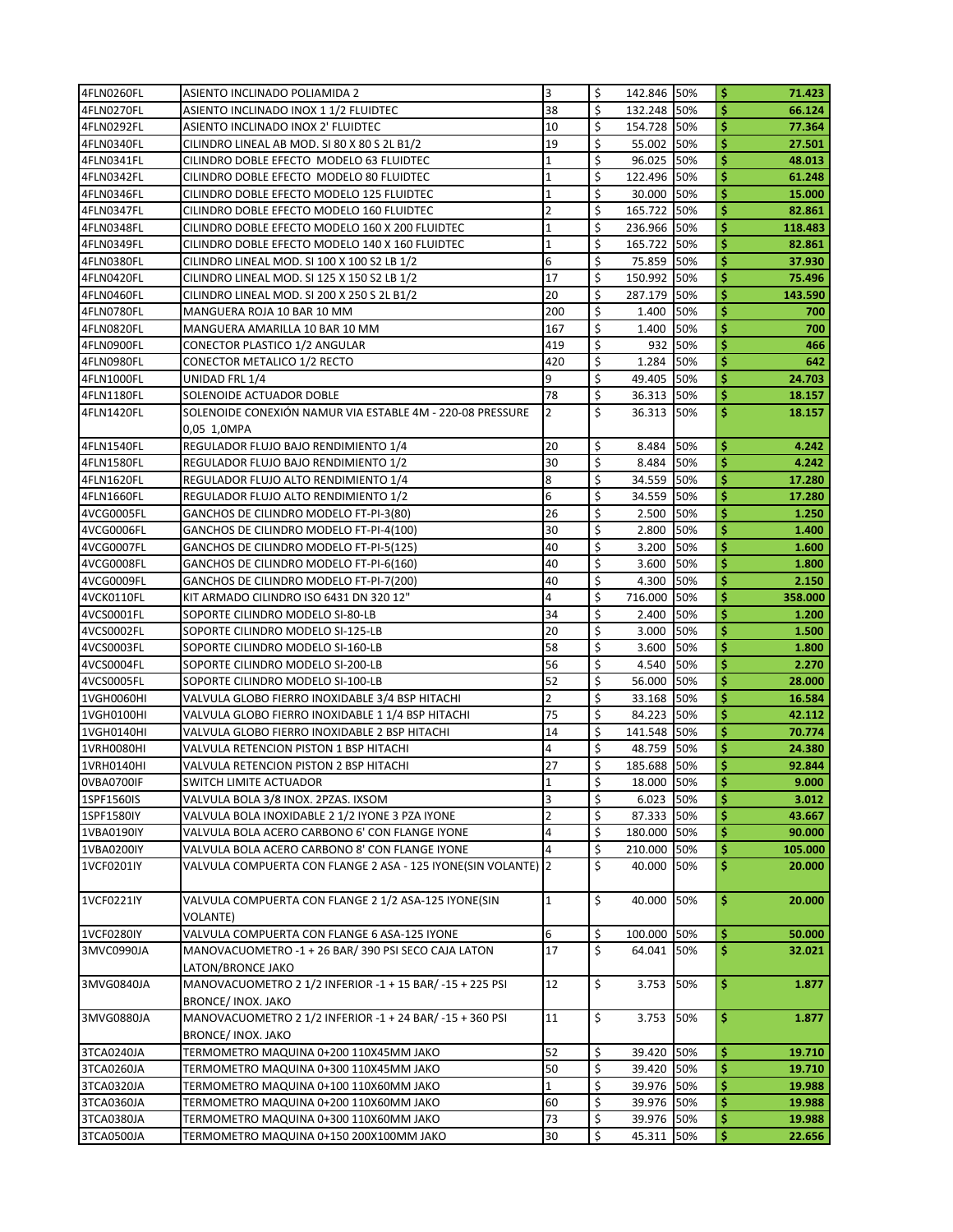| 3TCA0520JA | TERMOMETRO MAQUINA 0 + 200 200X100MM JAKO                      | 44                      | \$<br>45.311 50%    |            | \$<br>22.656    |
|------------|----------------------------------------------------------------|-------------------------|---------------------|------------|-----------------|
| 3TCA0540JA | TERMOMETRO MAQUINA 0+300 200X100MM JAKO                        | 24                      | \$<br>45.311 50%    |            | \$<br>22.656    |
| 3TCA0560JA | TERMOMETRO MAQUINA 0+600 200X100MM JAKO                        | 14                      | \$<br>59.439 50%    |            | \$<br>29.720    |
| 3TCA0620JA | TERMOMETRO MAQUINA ANGULAR 30+50 110X45 JAKO                   | $\overline{2}$          | \$<br>36.023 50%    |            | \$<br>18.012    |
| 3TCA0640JA | TERMOMETRO MAQUINA ANGULAR 0+100 110X45 JAKO                   | $\mathbf{1}$            | \$<br>39.420        | 50%        | \$<br>19.710    |
| 3TCA0660JA | TERMOMETRO MAQUINA ANGULAR 0+200 110X45 JAKO                   | 3                       | \$<br>39.420 50%    |            | \$<br>19.710    |
| 3TCA0680JA | TERMOMETRO MAQUINA ANGULAR 0+300 110X45 JAKO                   | 28                      | \$<br>39.420        | 50%        | \$<br>19.710    |
| 3TCA0700JA | TERMOMETRO MAQUINA ANGULAR 0+600 110X45 JAKO                   | 27                      | \$<br>59.439        | 50%        | \$<br>29.720    |
| 3TCA2020JA | TERMOMETRO CON RESORTE MAQUINA 0+500                           | 39                      | \$<br>10.000        | 50%        | \$<br>5.000     |
| 3SPF1370KA | MANOMETRO 4 SECO 100 BAR KOBA                                  | 9                       | \$<br>7.500         | 50%        | \$<br>3.750     |
| 3SPF1380KA | MANOMETRO 4" INF. 160BAR/1320PSI SECO - CAJA LATON/ BRONCE 1   |                         | \$<br>7.500         | 50%        | \$<br>3.750     |
|            | <b>KOBA</b>                                                    |                         |                     |            |                 |
| 3SPF1390KA | MANOMETRO 4 SECO 250 BAR KOBA                                  | 53                      | \$<br>7.500         | 50%        | \$<br>3.750     |
| 3SPF1400KA | MANOMETRO 4 SECO 400 BAR KOBA                                  | 61                      | \$<br>7.500         | 50%        | \$<br>3.750     |
| 3SPF1410KA | MANOMETRO POSTERIOR 4 SECO 4 BAR KOBA                          | 86                      | \$<br>300 l         | 50%        | \$<br>150       |
| 3SPF1490KA | VACUOMETRO 2 1/2 -1 + 0 BAR POSTERIOR                          | 44                      | \$<br>2.300         | 50%        | \$<br>1.150     |
| 0VBO0010KB | VALVULA BOLA 3 CUERPOS 3/4" 2000WOG MOD PROFIN ASIENTO         | $\mathbf{1}$            | \$<br>84.224 50%    |            | \$<br>42.112    |
|            | POM NPT GAS CUERPO Y BOLA 316 A351                             |                         |                     |            |                 |
| 1VBA0110KB | VALVULA BOLA ACERO CARBONO 3/4 CON FLANGE KSB                  | 3                       | \$<br>30.342        | <b>50%</b> | \$<br>15.171    |
| 1VBA0120KB | VALVULA BOLA ACERO CARBONO 1 CON FLANGE KSB                    | $\mathbf{1}$            | \$<br>33.101 50%    |            | \$<br>16.551    |
| 1VBA0140KB | VALVULA BOLA ACERO CARBONO 1 1/2 CON FLANGE KSB                | $\overline{2}$          | \$<br>66.892 50%    |            | \$<br>33.446    |
| 1VBA0160KB | VALVULA BOLA ACERO CARBONO 2 1/2' CON FLANGE KSB               | $\mathbf{1}$            | \$<br>145.508 50%   |            | \$<br>72.754    |
| 1VBO0221KB | VALVULA BOLA 3 PIEZAS WCB GAS NPT 2000WOG 1/2 KSB              | $\overline{2}$          | \$<br>54.569 50%    |            | \$<br>27.285    |
| 1VBO0240KB | VALVULA BOLA INOX. 2 CUERPOS NPT 2000 WOG 3/4 KSB              | 11                      | \$<br>35.680        | 50%        | \$<br>17.840    |
| 1VBO0241KB | VALVULA BOLA 3 PIEZAS WCB GAS NPT 2000WOG 3/4 KSB              | 4                       | \$<br>69.960        | 50%        | \$<br>34.980    |
| 1VBO0260KB | VALVULA BOLA INOX 2 CUERPOS NPT 2000WOG 1 KSB                  | $\mathbf{1}$            | \$<br>27.800        | 50%        | \$<br>13.900    |
| 1VBO0300KB | VALVULA BOLA INOX 2 CUERPOS NPT 2000WOG 1 1/2 KSB              | 8                       | \$<br>105.640 50%   |            | \$<br>52.820    |
| 1VBO0301KB | VALVULA BOLA 3 PIEZAS WCB GAS NPT 2000WOG 1 1/2 KSB            | $\overline{2}$          | \$<br>199.386 50%   |            | \$<br>99.693    |
| 1VBO0320KB | VALVULA BOLA INOX 2 CUERPOS NPT 2000WOG 2 KSB                  | 12                      | \$<br>152.513 50%   |            | \$<br>76.257    |
| 1VCT0100KB | VALVULA COMPUERTA CLASE 150 WCB TRIMINOX 6 KSB                 | $\overline{a}$          | \$<br>656.225 50%   |            | \$<br>328.113   |
| 1VCT0120KB | VALVULA COMPUERTA CLASE 150 WCB TRIMINOX 8 KSB                 | 4                       | \$<br>1.001.827 50% |            | \$<br>500.914   |
| 1VCT0140KB | VALVULA COMPUERTA CLASE 150 WCB TRIMINOX 10 KSB                | $\mathbf{1}$            | \$<br>1.630.068 50% |            | \$<br>815.034   |
| 1VCT0160KB | VALVULA COMPUERTA CLASE 150 WCB ANSI TRIMINOX 12 KSB           | $\overline{1}$          | \$<br>2.331.767 50% |            | \$<br>1.165.884 |
| 2FIL0180KB | FILTRO ANSI 150 WCB 6 KSB                                      | $\mathbf{1}$            | \$<br>619.846 50%   |            | \$<br>309.923   |
| 2FIL0200KB | FILTRO ANSI 150 WCB 8 KSB                                      | $\mathbf{1}$            | \$<br>1.197.016 50% |            | \$<br>598.508   |
| 4FLM0010KF | FLUJOMETRO VORTEX MSW 1000 LIQUIDO 1 KAFLON                    | $\mathbf 1$             | \$<br>1.008.951 50% |            | \$<br>504.476   |
| 4FLM0020KF | FLUJOMETRO ELECTROMAGNETICO MAG 1000 3' KAFLON                 | $\mathbf{1}$            | \$<br>1.378.945 50% |            | \$<br>689.473   |
| 4FLM0110KF | FLUJOMETRO MAGNETICO 4000 LIQUIDO 1 KAFLON                     | $\overline{1}$          | \$<br>1.386.729 50% |            | \$<br>693.365   |
| 3SPF1630LR | TRANSMISOR PRESION 25 BAR                                      | $\overline{a}$          | \$<br>93.572 50%    |            | \$<br>46.786    |
| 3SPF1640LR | TRANSMISOR PRESION 40 BAR                                      | 3                       | \$<br>93.572 50%    |            | \$<br>46.786    |
| 2CNA0420LS | INTERRUPTOR NIVEL FLOTADOR INOXIDABLE ANGULAR                  | 22                      | \$<br>54.058 50%    |            | \$<br>27.029    |
| 2FIL0200LS | FILTRO 8 CON FLANGE ASA 125                                    | $\overline{\mathbf{3}}$ | \$<br>292.926 50%   |            | \$<br>146.463   |
| 3STC0010LS | SENSOR PT100 6X150 TUB INOX 2MTS                               | 160                     | \$<br>13.485 50%    |            | \$<br>6.743     |
| 1SPF1010MI | VALVULA COMPUERTA 1/2 BSP MIPEL                                | 127                     | \$<br>6.238 50%     |            | \$<br>3.119     |
| 1SPF1120MI | VALVULA RETENCION PISTON 2 BSP MIPEL                           | 24                      | \$<br>30.000 50%    |            | \$<br>15.000    |
| 0PHA0014MM | PUNTAS DE HILO, A53/SCH40, DE 3" X 10CM NPT                    | $\mathbf{1}$            | \$<br>4.769         | 50%        | \$<br>2.385     |
| 4SPF1200NK | VALVULA MOTORIZADA NUTORK 1 220V                               | 14                      | \$<br>137.238 50%   |            | \$<br>68.619    |
| 4SPF1300NK | VALVULA MOTORIZADA NUTORK 1 24AC                               | 21                      | \$<br>137.238 50%   |            | \$<br>68.619    |
| 4VBA0730NM | BOBINA ACTUADOR NEUMATICO 220V NNASS MAGNET                    | $\mathbf 1$             | \$<br>300           | 50%        | \$<br>150       |
| 0VDB0009PC | VALVULA DE DIAFRAGMAPASO VERTEDERO 6"CLASE 150"                | 8                       | \$<br>1.146.600 50% |            | \$<br>573.300   |
| 0VCC0003PM | VALVULA CUCHILLO CLASE 300 MODELO KGF C/CAJA, TIPO LUG 6"      | $\mathbf{1}$            | \$<br>1.890.525 50% |            | \$<br>945.263   |
|            |                                                                |                         |                     |            |                 |
| 4SPF0980PS | BOBINA ACTUADOR POLIAMIDA 24DC PRISMA                          | $\overline{1}$          | \$<br>11.479 50%    |            | \$<br>5.740     |
| 2VRA0160RB | VALVULA REDUCTORA DE AGUA 1 1/4 RBM                            | 3                       | \$<br>58.500 50%    |            | \$<br>29.250    |
| 2VRA0180RB | VALVULA REDUCTORA DE AGUA 1 1/2 RBM                            | $\mathbf{1}$            | \$<br>73.500 50%    |            | \$<br>36.750    |
| 0VBF0840RQ | VALVULA BOLA CL 150 4" FULL INOX .SS316 SELLO PTFE FLANGE ANSI | $\mathbf{11}$           | \$<br>533.593 50%   |            | \$.<br>266.797  |
|            |                                                                |                         |                     |            |                 |
| 4FLM0012SE | TRANSMISOR DE PRESION DIGITAL 4 - 20MA 10 BAR                  | 3                       | \$<br>808.458 50%   |            | \$<br>404.229   |
| 1VBS0190SI | VALVULA BOLA 3 VIAS 3/8 INOXIDABLE L                           | 16                      | \$<br>21.945        | 50%        | \$<br>10.973    |
| 1VBS0210SI | VALVULA BOLA 3VIAS 1/2 INOXIDABLE L                            | $\mathbf{1}$            | \$<br>27.841        | 50%        | \$<br>13.921    |
| 1VBS0230SI | VALVULA BOLA 3VIAS 3/4 INOXIDABLE L                            | 79                      | \$<br>40.550        | 50%        | \$<br>20.275    |
| 1VBS0270SI | VALVULA BOLA 3VIAS 1 1/4 INOXIDABLE L                          | 36                      | \$<br>91.993 50%    |            | \$<br>45.997    |
| 1VBS0290SI | VALVULA BOLA 3 VIAS 11/2" INOXIDABLE TIPO L                    | 43                      | \$<br>136.418 50%   |            | \$<br>68.209    |
|            |                                                                |                         |                     |            |                 |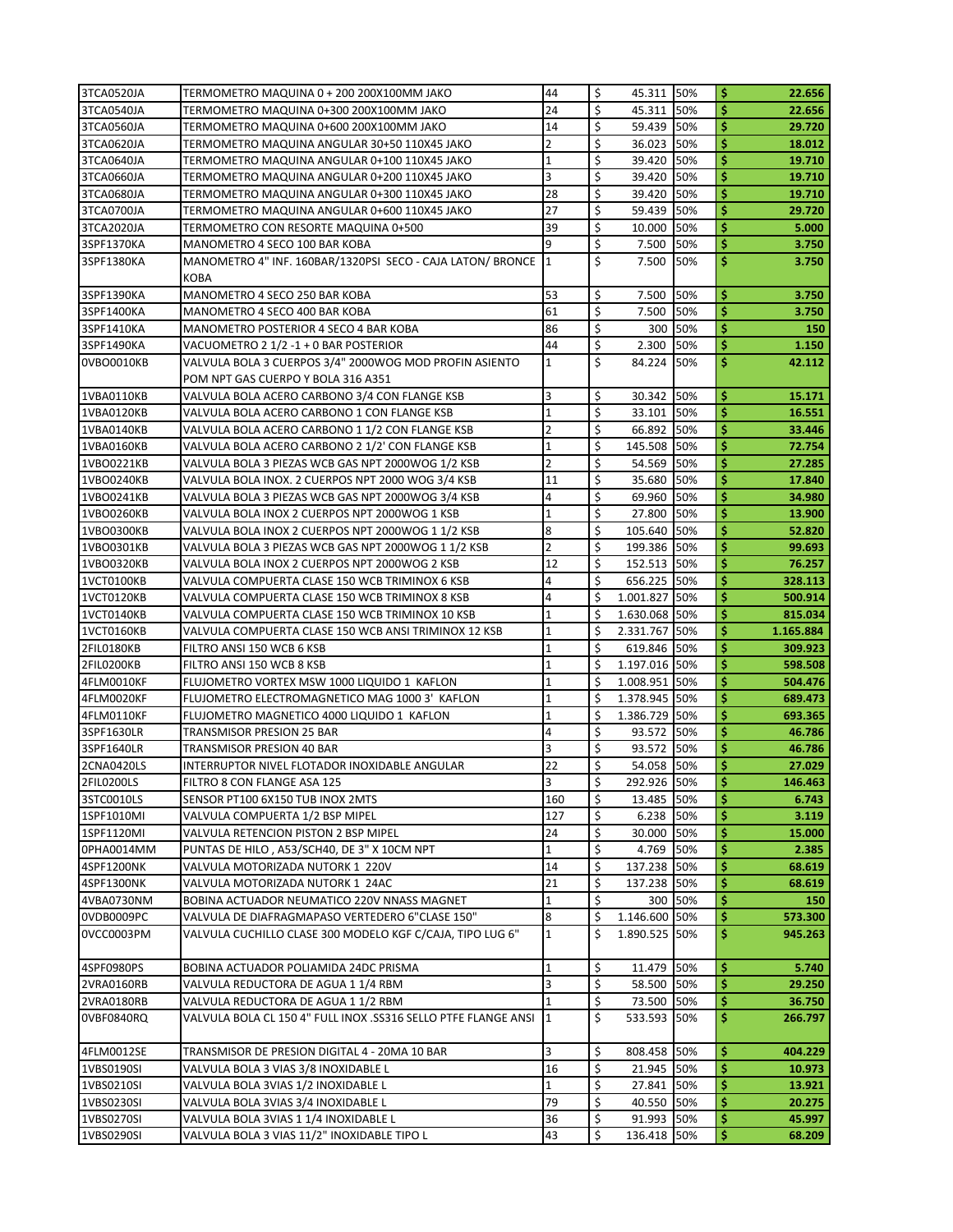| 1VBS0450SI               | VALVULA BOLA 3VIAS 1' TIPO T INOX. SI                                                                  | 8              | \$       | 59.917 50%               |            | \$       | 29.959           |
|--------------------------|--------------------------------------------------------------------------------------------------------|----------------|----------|--------------------------|------------|----------|------------------|
| 1VBS0470SI               | VALVULA BOLA 3VIAS 1 1/4 INOXIDABLE T                                                                  | 19             | \$       | 91.993 50%               |            | Ś        | 45.997           |
| 1SPF0890SM               | VALVULA BOLA 1/4 HILO INTERIOR X HILO EXTERIOR STARMET                                                 | 506            | \$       | 3.618                    | 50%        | \$       | 1.809            |
| 1SPF1530SM               | VALVULA BOLA STARMET 3/4 STARMET                                                                       | 15             | \$       | 1.000                    | 50%        | \$       | 500              |
| 1SPF1550SM               | VALVULA BOLA STARMET 4 STARMET                                                                         |                | \$       | 112.286                  | 50%        | \$       | 56.143           |
| 2VIA0010ST               | INYECTOR AGUA PARA CALDERA 1/2 STAR                                                                    | $\mathbf{1}$   | \$       | 388.758 50%              |            | \$       | 194.379          |
| 1VGF0159TA               | VALVULA GLOBO TIPO BOLA FLANGE 2" PN 16 C/ VOLANTE MARCA<br>TAYSON                                     | 6              | Ś        | 78.000 50%               |            | \$       | 39.000           |
| 1VGF0160TA               | VALVULA GLOBO TIPO BOLA FLANGE 4 " PN 16 C/ VOLANTE MARCA<br>TAYSON                                    | 10             | \$       | 208.195 50%              |            | \$       | 104.098          |
| 1VGF0161TA               | VALVULA GLOBO TIPOBOLA FLANGE 3" PN 16 C/ VOLANTE MARCA                                                | 10             | \$       | 98.000 50%               |            | \$       | 49.000           |
|                          | <b>TAYSON</b>                                                                                          |                |          |                          |            |          |                  |
| 3MXP1470TE               | MANOMETRO 4 400BAR FELONICA TECSIS                                                                     | 3              | \$       | 2.620                    | 50%        | \$       | 1.310            |
| 1VSN0360TM               | <b>BOBINA 220V SOLENOIDE THERMOVAL</b>                                                                 | 4              | \$       | 3.500                    | 50%        | \$       | 1.750            |
| 1VSN0500TM               | CONECTOR TRIPOLAR THERMOVAL                                                                            | 4              | \$       | 1.500                    | 50%        | \$       | 750              |
| 4FLN1180TM               | SOLENOIDE ACTUADOR DOBLE THERMOVAL                                                                     | 2              | \$       | 18.000                   | 50%        | \$       | 9.000            |
| 1VSN0010UN               | VALVULA SOLENOIDE 1/4" 220V                                                                            | 11             | \$       | 29.980                   | 50%        | \$       | 14.990           |
| 1VSN0020UN               | VALVULA SOLENOIDE 3/8 W/O/G                                                                            | 29             | \$       | 50.790                   | 50%        | \$       | 25.395           |
| 1VSN0040UN               | VALVULA SOLENOIDE 3/4 W/O/G (SIN BOBINAS)                                                              | 18             | \$       | 65.028 50%               |            | \$       | 32.514           |
| 1VSN0060UN               | VALVULA SOLENOIDE 1 1/4 W/O/G                                                                          | 63<br>10       | \$<br>\$ | 109.712 50%              |            | \$<br>\$ | 54.856           |
| 1VSN0090UN               | BOBINA 1/4 24AC                                                                                        | 56             | \$       | 24.209                   | 50%        | \$       | 12.105<br>12.105 |
| 1VSN0100UN<br>1VSN0110UN | <b>BOBINA 1/4 110V</b><br>BOBINA 1/4 220 V W/O/G (SIN CASCO)                                           | $\overline{2}$ | \$       | 24.209<br>10.943         | 50%<br>50% | \$       | 5.472            |
| 1VSN0120UN               | BOBINA 3/8 24AC                                                                                        | 25             | \$       | 18.674                   | 50%        | \$       | 9.337            |
| 1VSN0130UN               | BOBINA 3/8 110V W/O/G                                                                                  | 40             | \$       | 16.000 50%               |            | \$       | 8.000            |
| 1VSN0140UN               | <b>BOBINA 3/8 220V</b>                                                                                 | 29             | \$       | 24.209                   | 50%        | \$       | 12.105           |
| 1VSN0150UN               | BOBINA DE 1/2 A2 24AC WOG                                                                              | 266            | \$       | 36.226                   | 50%        | Ś        | 18.113           |
| 1VSN0170UN               | <b>BOBINA 1/2 A 2 110V</b>                                                                             | 14             | \$       | 36.226 50%               |            | \$       | 18.113           |
| 1VSN0200UN               | VALVULA SOLENOIDE 3VIAS 3/8 W/O/G                                                                      | 2              | \$       | 53.260 50%               |            | \$       | 26.630           |
| 1VSN0201UN               | BOBINA 1/4" 220V MOD/UA-8 UNI-D                                                                        | 3              | \$       | 24.209 50%               |            | \$       | 12.105           |
| 1VSN0202UN               | BOBINA 3/8" 220V MOD/UA-10 UNI-D                                                                       | 15             | \$       | 24.209                   | 50%        | \$       | 12.105           |
| 4VBA1110UN               | ACTUADOR ELECTRICO MODELO UM - 1 110VAC                                                                | 71             | \$       | 74.493                   | 50%        | \$       | 37.247           |
| 4VBA1140UN               | ACTUADOR ELECTRICO MODELO UM - 2 110VAC                                                                | 36             | \$       | 122.374 50%              |            | \$       | 61.187           |
| 4VBA1160UN               | ACTUADOR ELECTRICO MODELO UM-2 -7 24V DC                                                               | 45             | \$       | 124.266 50%              |            | \$       | 62.133           |
| 4VBA1180UN               | ACTUADOR ELECTRICO MODELO UM - 3 24VDC                                                                 | 29             | \$       | 283.270 50%              |            | \$       | 141.635          |
| 4VBA1250UN               | ACTUADOR ELECTRICO MODELO UM-6 24VDC                                                                   | 2              | \$       | 469.241 50%              |            | \$       | 234.621          |
| 4VBA1260UN               | ACTUADOR ELECTRICO MODELO UM-8 220VAC                                                                  | 1              | \$       | 649.232 50%              |            | \$       | 324.616          |
| 4VBA1280UN               | ACTUADOR ELECTRICO MODELO UM-10 220VAC                                                                 | $\overline{2}$ | \$       | 668.643 50%              |            | \$       | 334.322          |
| 4VBA1350UN               | ACTUADOR ELECTRICO MODELO UMD - 2 110VAC                                                               | 2              | \$       | 363.705 50%              |            | \$       | 181.853          |
| 4VBA1370UN               | ACTUADOR ELECTRICO MODELO UMD - 4 220VAC                                                               | $\overline{2}$ | \$       | 466.458 50%              |            | \$       | 233.229          |
| 4VBA1390UN               | ACTUADOR ELECTRICO MODELO UM - 1 24VAC                                                                 | 45             | \$       | 98.819 50%               |            | \$       | 49.410           |
| 4VBA1400UN               | ACTUADOR ELECTRICO MODELO UM-3 24VAC                                                                   | 30             | \$       | 333.900 50%              |            | \$       | 166.950          |
| 4VBA1420UN               | KIT DE MONTAJE PARA ACTUADOR UMS                                                                       | 90             | \$       | 4.886 50%                |            | \$       | 2.443            |
| 3ACM0400WA               | SEPARADOR TRICLAMP 1/2 WAAREE                                                                          | 3              | \$       | 112.240 50%              |            | \$       | 56.120           |
| 3MPA0100WA               | MANOMETRO PATRON 6 2 5 BAR WAAREE                                                                      | 3              | \$       | 401.358 50%              |            | \$       | 200.679          |
| 3MPA0140WA               | MANOMETRO PATRON 6 4 BAR WAAREE                                                                        | 3              | \$       | 401.358 50%              |            | \$       | 200.679          |
| 3MPA0180WA               | MANOMETRO PATRON 6 7 BAR WAAREE                                                                        | $\overline{2}$ | \$       | 401.358 50%              |            | \$       | 200.679          |
| 3MPA0220WA               | MANOMETRO PATRON 6 10 BAR WAAREE                                                                       | 1              | \$       | 401.358 50%              |            | \$       | 200.679          |
| 3MPA0260WA               | MANOMETRO PATRON 6 16 BAR WAAREE                                                                       | 1              | \$       | 401.358 50%              |            | \$       | 200.679          |
| 3MPA0300WA               | MANOMETRO PATRON 6 25 BAR WAAREE                                                                       | $\mathbf{1}$   | \$       | 401.358 50%              |            | \$       | 200.679          |
| 3MPA0600WA               | <b>MANOMETRO PATRON 6 40 PSI WAAREE</b>                                                                | 3              | \$       | 401.358 50%              |            | \$       | 200.679          |
| 3MPA0640WA               | MANOMETRO PATRON 6 60 PSI WAAREE                                                                       | 4              | \$       | 401.358 50%              |            | \$       | 200.679          |
| 3MPA0800WA               | MANOMETRO PATRON 6 300 PSI WAAREE                                                                      | 1<br>19        | \$       | 401.358 50%              |            | \$       | 200.679          |
| 3MXP0620WA<br>3MXP0640WA | MANOMETRO 2 1/2 25BAR INOXIDABLE POSTERIOR WARREE<br>MANOMETRO 2 1/2 40BAR INOXIDABLE POSTERIOR WAAREE | 7              | \$<br>\$ | 10.964 50%<br>10.964 50% |            | \$<br>\$ | 5.482<br>5.482   |
| 3MXP1000WA               | MANOMETRO 4 1BAR INOXIDABLE WAAREE                                                                     | 17             | \$       | 27.974 50%               |            | \$       | 13.987           |
| 3MZB6720WK               | MANOMETRO 4" 21 BAR FULL INOXIDABLE WIKA 1/2 NPT                                                       | 26             | \$       | 49.555 50%               |            | \$       | 24.778           |
| 3TPI0250WK               | TERMOMETRO 4' X 150 -50+50 / 60º POSTERIOR INOXIDABLE WIKA                                             | 40             | \$       | 44.075 50%               |            | \$       | 22.038           |
|                          |                                                                                                        |                |          |                          |            |          |                  |
| 3TPI0254WK               | TERMOMETRO 4' X 150 120º POSTERIOR INOXIDABLE WIKA                                                     | 52             | \$       | 44.075 50%               |            | \$       | 22.038           |
| 3TPI0258WK               | TERMOMETRO 4'X150 200º POSTERIOR INOXIDABLE WIKA                                                       | 24             | \$       | 44.075 50%               |            | \$       | 22.038           |
| 1SPF0910XX               | VALVULA BOLA 3VIAS 11/2 TIPO L STARMET                                                                 | 37             | \$       | 112.286 50%              |            | \$       | 56.143           |
| 1SPF1220XX               | VALVULA ANGULAR DOBLE REGUL. 1/2                                                                       | 6              | \$       | 2.870                    | 50%        | \$       | 1.435            |